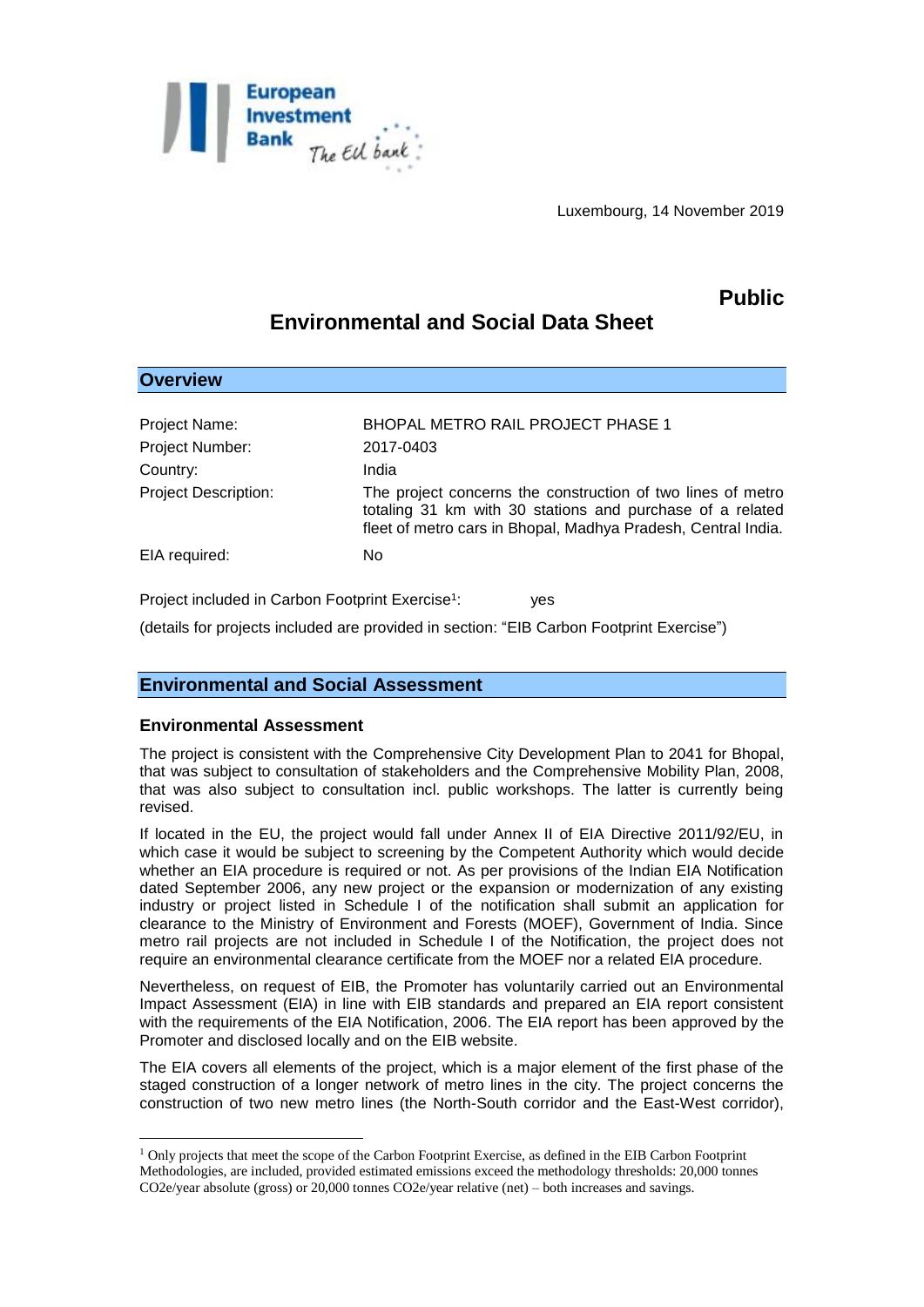

together with the necessary metro fleet. Roughly 3 km of the line and 2 stations will be underground and the balance 28 km of the line and 28 stations are elevated. A maintenance depot is to be constructed near Subhash Nagar of area about 26.4 hectares approx., which land has already been acquired.

During the earlier planning stages of the project, the relevant local authorities based on traffic and engineering studies considered the feasibility of several metro corridors. The criteria for selecting the now proposed corridors included: traffic demand/ridership, accessibility and integration with existing public transport nodes, available right of way within major roads, ground conditions, capital and operating costs, availability of land for the depots and stations as well as minimum disturbance/avoidance of heritage structures. The selected alignment follows mostly the central median of a major road artery in the north and east-west corridor of the city whilst in the most densely populated central area the alignment is underground. Station locations have been selected to maximise ridership and ease intermodal connections.

The main residual negative environmental impacts of the project include: (i) permanent conversion of open land to depot; (ii) cutting down of about 2 200 trees; (iii) finite use of scarce, sometimes carbon intensive, materials, such as cement; and (iv) noise, vibration and visual intrusion for properties adjacent to the alignment. Other negative impacts are temporary and localised. According to the ESIA, the project does not impact any nature conservation areas or national parks.

The main mitigants proposed are as follows: (i) compensatory reforestation in line with national legislation; (ii) various energy saving measures such as regenerative braking and use of solar panels; (iii) noise reduction measures (i.e. rubber dampers on the rails and use of a U girder for the elevated part of the alignment which acts in part as a noise barrier); and (iv) reuse of excavated material where feasible and disposal to waste in a regulated manner.

Environmental measures are documented in an Environmental Management Plan (EMP) and as appropriate, have been and will be included as part of the works contract conditions. Potential settlement of buildings situated above the tunnels will be monitored and adequate insurance cover put in place to compensate or address potential damage, if any.

The main positive environmental impacts of the project, resulting from reduced private vehicle use include: reduction in local polluting air emissions, road noise and vibration; road safety improvements; and a modest reduction in greenhouse gas emissions compared to a situation without building the metro.

The project has low climate risk, as there are no major natural hazards due to climate change foreseen that might affect the project. It is envisaged that the climatic conditions prevailing at Bhopal with respect to precipitation, floods, temperature, humidity, winds etc., would not pose any major risk to the proposed metro system, which is mostly elevated built on viaducts. For the underground portion of the metro alignment, necessary measures would be in place during extreme rainfall events or flood situations.

# **EIB Carbon Footprint Exercise**

With the project, the annual emissions in a standard year of operation were estimated at 45.5 kT CO2 equivalent per year (absolute emissions). Without the project, namely with the current mode split between private vehicles and buses, the annual emissions were estimated at 51.9 kT equivalent per year (baseline emissions).

Therefore, the emissions savings for the project in a standard year of operation were estimated to be approximately (-) 6.3 kT of CO2 equivalent per year, a reduction of 12%.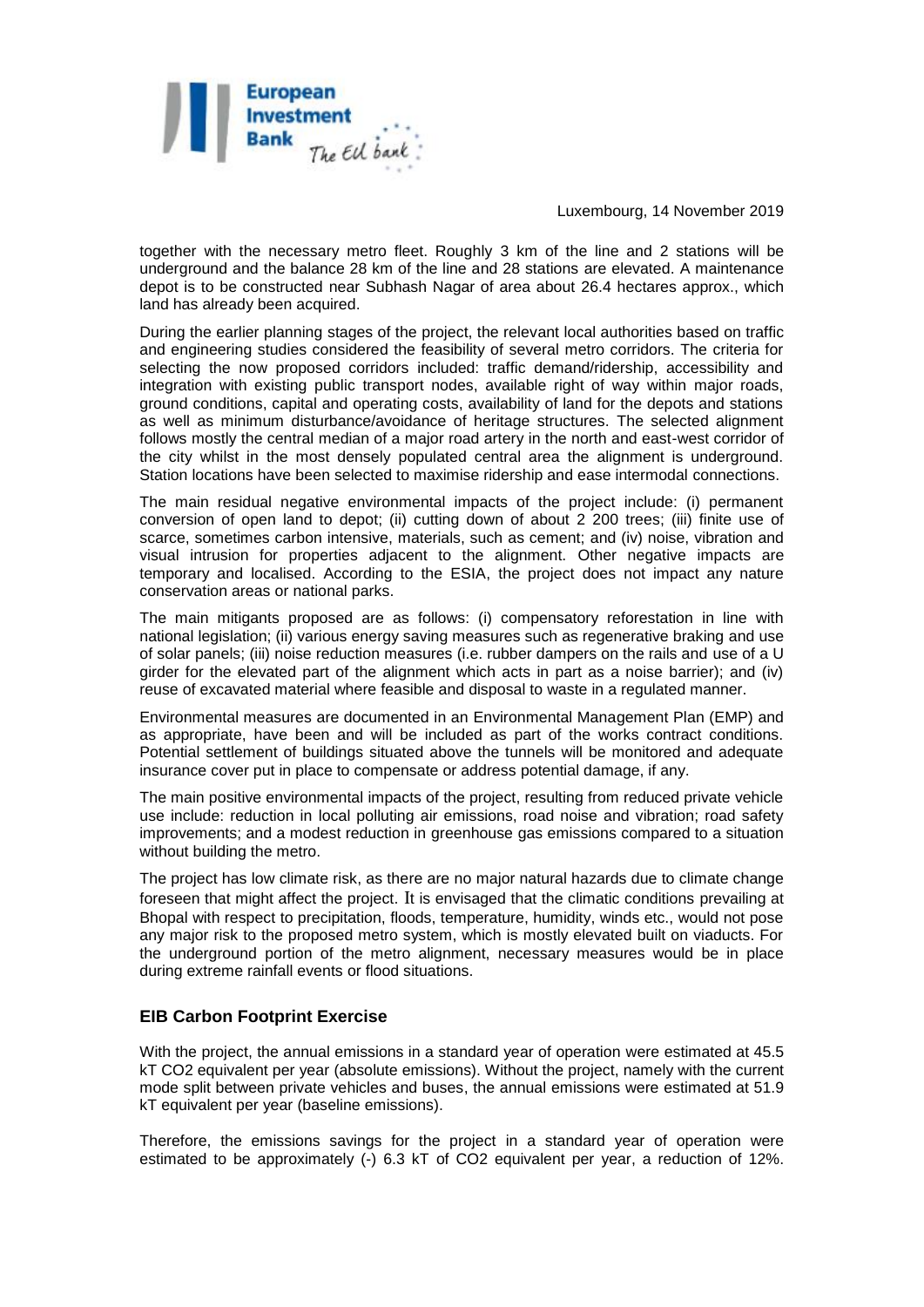

These calculations are based on the current country grid<sup>2</sup>. As the carbon footprint of the Indian grid will improve, it is expected that so will the CO2 performance of the metro. In addition, the Promoter is planning to source its traction and auxiliary power from a new solar farm installation planned to be functional in 2021 and install solar panels on the depot and stations roof, which could further reduce the carbon footprint of the project.

For the annual accounting purposes of the EIB Carbon Footprint, the project emissions will be prorated according to the EIB lending amount signed in that year, as a proportion of project cost.

#### **Social Assessment**

1

The main adverse social impact is related to involuntary resettlement. Assessment indicates that the project shall require permanent acquisition/transfer of the total land of 15.1 hectares (ha), of which 12.37 ha is government land (excluding of Government Land for Depot) and 2.73 ha is private land impacting around 954 households. A complete assessment of land acquisition and resettlement will be known once the design and census of affected households for all sections is completed. All attempts will be made during the final execution of the project to minimize land acquisition, resettlement and adverse impacts on people in the project area through careful localised engineering design.

The promoter is finalizing a Resettlement Policy Framework (RPF) consistent with EIB requirements. A draft RPF has been subject to consultation with Project Affected Persons. A final RPF will be disclosed before contract signature. To avoid any disproportionate negative environmental and/or livelihood impacts on vulnerable groups, identified vulnerable households will receive additional financial and in-kind assistance.

A Resettlement Action Plan (RAP) is under preparation consistent with EIB requirements. This RAP is being prepared in consultation with all project-affected persons and will be disclosed on the website of the Promoter and EIB. The RAP for the East-West and North South corridor, consistent with the RPF, is being developed concurrently with the detailed designs. The RAP is to be implemented in a manner consistent with the handover of site to works contractors.

In North-South corridor the project passed by a slum near All India Institute of Medical Sciences (AIIMS). This slum is currently being resettled trough comprehensive slum rehabilitation programme in Bhopal. This resettlement is therefore not due to the project and is not covered under the project RAP.

This slum rehabilitation program is led by the Government of Madhya Pradesh to address all basic needs such as health, education, roads, sanitation and drainage infrastructure. The strategies for slum improvement are focused on making Bhopal a 'Slumless City'. This is planned to be achieved by providing sustainable and economical housing options to the slum dwellers under various relocation and rehabilitation programs. The housing strategies for the urban poor are focused on facilitating the proper land use, providing a marketable and legal title to the landowner and providing all infrastructural services for an environmentally sustainable living place.

In addition to private commercial and residential buildings, there are some common property assets such as religious structures and local utilities that may be affected due to the proposed alignment – approximately 81 in all. The unavoidable loss of such assets will be compensated through replacement elsewhere or a suitable financial mechanism.

<sup>&</sup>lt;sup>2</sup> EIB Methodologies for the Assessment of Project GHG Emissions and Emission Variations. Table A1.3 Country Specific Emissions Factors, December 2018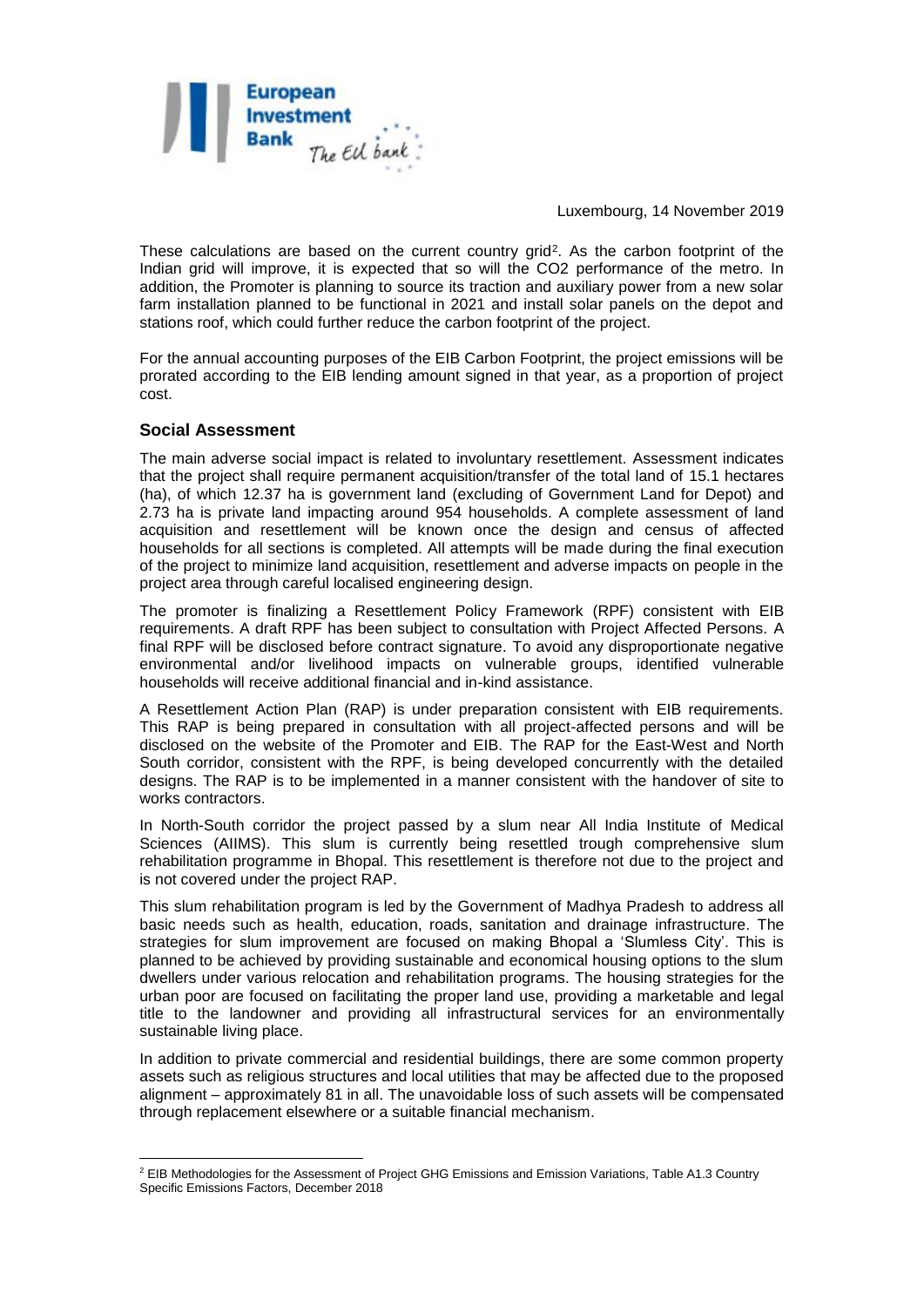

Other potential social risks arising due to the project are: (i) poor application of relevant labour standards related to employee working conditions during construction and operation; and (ii) poor occupational and community health and safety during construction. These will be addressed primarily through the inclusion of contractual obligations for the first tier suppliers and contractors, which will be enforced by the Promoter's supervision team and external supervision in environmental, health &safety and social matters.

# **Public Consultation and Stakeholder Engagement**

The promoter has performed several rounds of administrative consultation as well as several rounds of public consultation during the preparation of the various design and EIA reports in 2018. The draft RPF was subject to consultation in 2019. The issues raised by the public focused on resettlement and construction management aspects which are being addressed by the Promoter.

The EIA report, along with a non-technical summary, have been made public on the website of the Promoter and EIB.

Furthermore, prior first disbursement the promoter will prepare a Stakeholder Management Plan where it will define the needs for further consultation.

#### **Other Environmental and Social Aspects**

The Promoter will be responsible for overseeing and ensuring implementation of the EMP and RAP(s). The Promoter and the General Consultant have sufficient qualified environmental and social staff within their organisations with gained experience working with MDBs on other metro projects in India. An independent monitoring and evaluation consultant will be commissioned, who will periodically monitor and report on delivery of the EMP and RAP as well as perform a mid and end of term evaluation of RAP implementation.

#### **Gender impact**

The Promoter has agreed to establish a quantitative target for employment of women during project construction and implementation (in other metros, it has been foreseen for example that a significant proportion of metro drivers are women). In addition, the project is expected to have a strong positive impact for female travellers in terms of security and safety and therefore encourage ridership among female travellers. This can be seen as being especially beneficial for poorer travellers, for whom other more expensive means of transport are less accessible, and for whom the metro therefore opens new opportunities in terms of access to education and employment.

# **Conclusions and Recommendations**

The EIB will condition its loan disbursements on:

- 1. Before signature, the promoter will provide to the satisfaction of the Bank a copy of final RPF.
- 2. Before first disbursement, the promoter will provide to the satisfaction of the Bank a copy of the North-South (Purple Line) and East West (Red Line) corridor RAP.
- 3. Before first disbursement, the promoter will provide to the satisfaction of the Bank a copy of Stakeholder Engagement Plan.